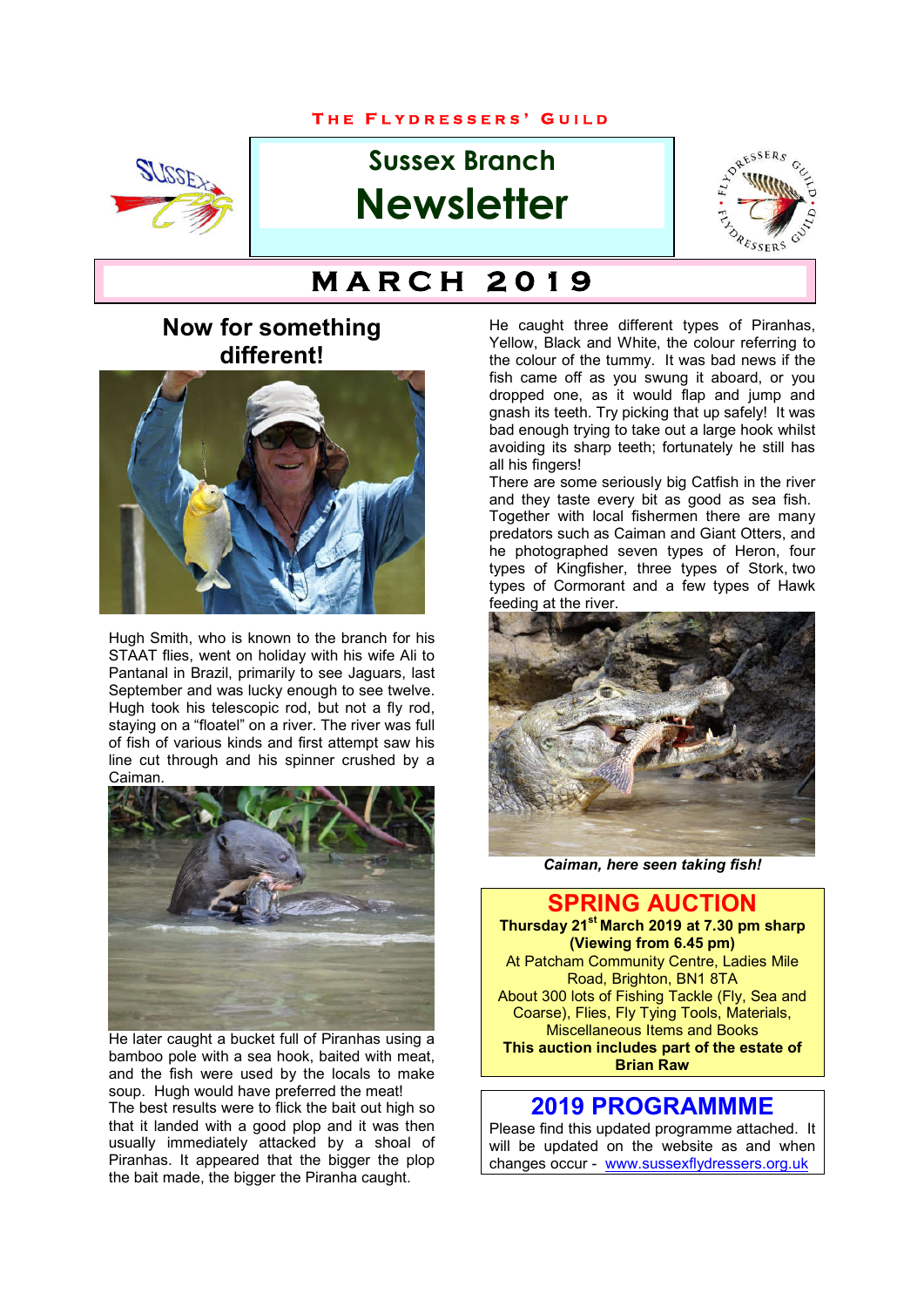### *Chairman's Chat*

One of the first; the Client's Brief made me wish that I had not started designing fish passes. The site is a Lock in Scotland where the Client uses the stored water to produce artificial freshets to encourage salmon and sea trout to migrate upstream when natural (non augmented) river flows are low.

As I may have said before, the flow migration window is between Q95 and Q10 (when flows are at or above 95% of the time etc) so at high flows, the Lock water would be stored. In practice it meant the flows from the Lock had to be restricted at times of heavy rain (so water is not "wasted") and flows though the pass are increased at times of low rainfall, to attract fish. In addition the body of the old pass (see photograph - bottom part of wall) was to be utilised, if possible.



**Badanlock Fish Pass**

Think about it, it is not easy. So what to do, the obvious choice was to raise the walls of the existing fish pass and convert the pass to a Type  $\frac{9}{9}$  Denil – the first one in the UK. To control the water levels, a hunting (goes up and down automatically) penstock (gate – see white outline at the head of the pass) could be installed. Fish would ascend the pass using their cruising speed and adopt their burst speed to dive under the gate (where velocities are high). That should do it (I hoped).

I designed on copies of the drawings of the existing facilities and so I did not see the site. Almost every day the Client 'phoned me up with some query and reminded me that he was on a strict budget and therefore cost should be kept down. I got my daily call which caused my heart to miss a beat only to be told that the pass was finished and working well. He further invited me to see him – I pointed out that I did not know his address - "no problem, I live in the castle" he replied; so much for a tight budgets !

*Tony W*

# **ARE YOU INTO RUBBER?**

#### **By Peter Winder**

I have been using rubber for some time and I would like to tell you the advantages:

- 1. Rubber nets are shake-dry so after landing a fish you can put the net on your back without getting wet. Rubber does not hold fish slime.
- 2. No hook snagging a thing we have all had happen. Hooks do not get caught in rubber - a big thing when using droppers and when lure fishing with trebles. In catch- and-release waters there is less damage to the fish.
- 3. For reservoir fishing you can buy a rubber coarse net head to attach to a long handle.
- 4. The new ranges are no dearer than cotton nets.

Rubber nets are available from Lagoon Bait, Kingsway, Hove, phone 01273 415879 or for those who can't get to the shop they have a mail order service e-mail lagoonbaithove@gmail.com or via their website www.lagoonbaithove.co.uk . Replacement nets are available from Snowbee at www.snowbee.co.uk

# **2019 FDG ELINOR BANK COMPETITION**

The Guild's 5th Elinor bank competition is being held on **Sunday 28th April 2019.** The entry fee is £38 – full details at fishing@flydressersguild.org .

## **Ray's Ramblings**

I was recently asked by Bewl Bridge Flyfishers Club member Phil Thompson, who edits Bewl Angle Online, if I had any photos of Mick Dwyer, a member of both the Bewl and Tunbridge Wells clubs, who sadly passed away last Autumn. I looked through my cuttings and found two - one of which was a Ruddles Regional Championship at Bewl Water in July 1987 and another of the International on Lough Conn in Ireland in 1994, when we were both in the team and I was captain. In that match I was very fortunate that on one of the five practice days that I fished I was out with Jeremy Herrmann and he gave me a fly on which I caught two fish that day. The day of the match I was drawn with Ronnie Glass, who now writes a monthly advice column in Trout and Salmon magazine, and our boatman was Frank Reilly, himself an Irish International. Ronnie won the toss as to where to go and elected to go down to the Coleman Shallows, an area I had fished in practice with Jeremy Herrmann, and Frank Reilly had also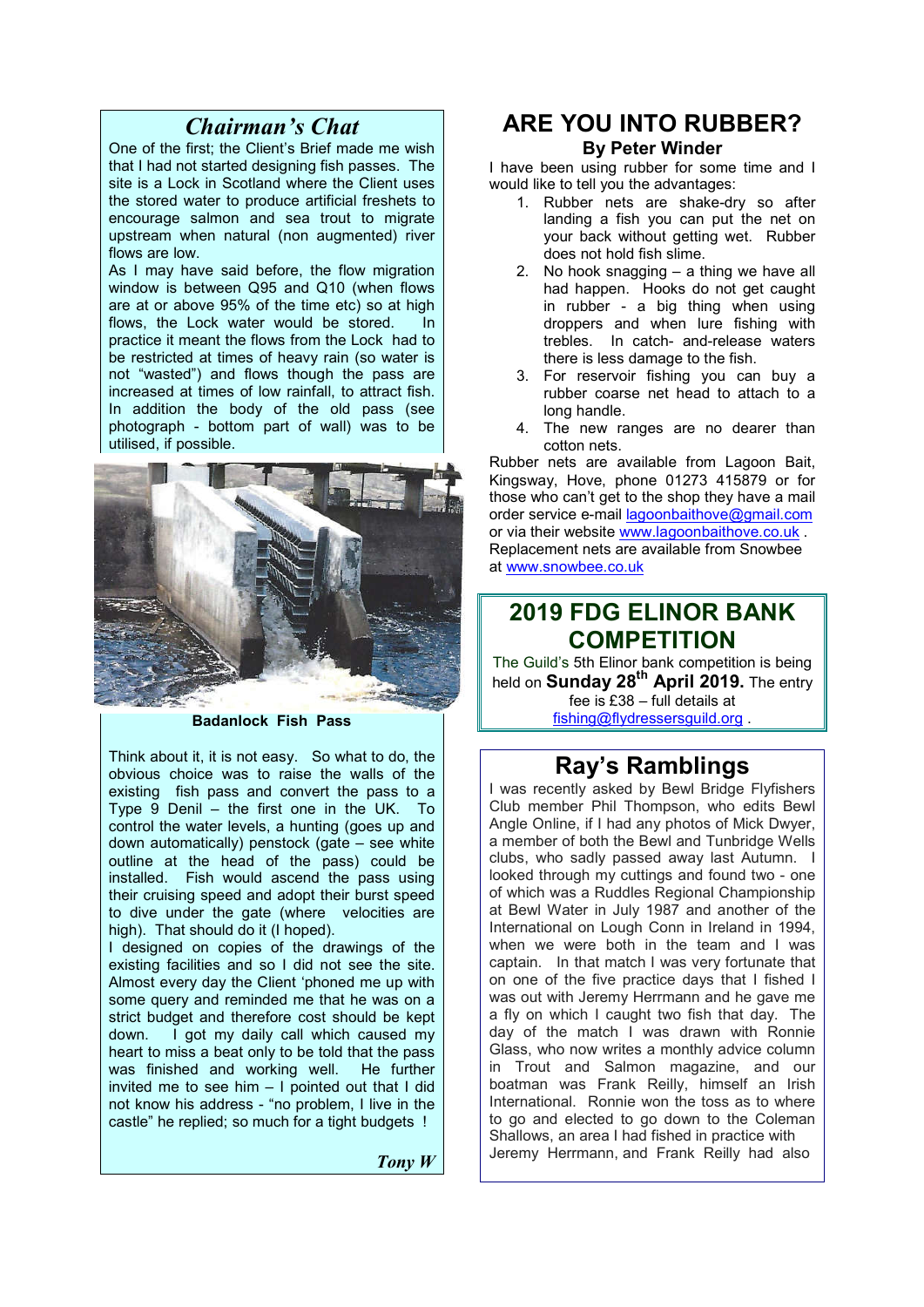been our boatman on that occasion. The Coleman Shallows, though, was nine miles down the other end of the Lough and even with a powerful outboard motor it took us forty minutes to get there. However it produced a fish for me shortly after starting on the fly that Jeremy had given me and later in the day two more fish further up the Lough to give me a total of three.



 The team photo of that match shows Mick Dwyer, fourth from right in the back row (with the bushy hair), Jeremy Herrmann, sixth from right in the back row, and myself kneeling in the centre. With the photo was a cutting which recorded that Ireland won the match with 21 fish and England were second with 16 fish. The top four rods for England were Chris Howitt with two fish, including a good one of 3lb 12oz, followed by Lee Sennington with three fish, myself with three fish and Bob Worts with two fish. Mick Dwyer was the only other angler in our team to get two fish but just failed to re-qualify for the next International on Lake of Menteith in Scotland.

The cutting goes on to say that the difficulty of the fishing was demonstrated when neither Russell Owen of Wales nor double Brown Bowl winner Jeremy Herrmann caught a fish. Jeanette Ford, the first lady ever to fish for England in the Home Internationals, beat them both with one fish.

However I fished another International in Ireland in May 2000 that was worse than that and I'll tell you about it in a future Ramblings.

*Ray Burt*

## **FLY-TYING COMPETITION**

|           | A reminder of this year's patterns            |  |  |
|-----------|-----------------------------------------------|--|--|
| Novice    | The Double Badger #10                         |  |  |
|           | Intermediate The Royal Wulff #10              |  |  |
| Open      | Paraloop Olive #14                            |  |  |
| Salmon    | The Executioner #10 double                    |  |  |
| Saltwater | Cockroach #1/0                                |  |  |
| Pike      | <b>The Leveller</b>                           |  |  |
|           | Three identical samples of each fly should be |  |  |

submitted by **Thursday 14th March 2019** to **Brian Hendry** or **Alan Middleton** or to Roy Gurney if they are not around.

*Here is the full tribute to John Burt by Alan Middleton:*

#### **JOHN BURT FLY FISHERMAN**

John was the quintessential English fly fisherman; never flustered, never hurried. He always seemed to have plenty of time; always had the time to speak to you.

He was ever the traditionalist. Fly fishing to him meant fooling the fish with an imitation of what it was feeding on. He did not subscribe to pulling half a canary through the water at 90 miles per hour. He would sometimes resort to an Invicta size 12, but that was the upper limit of his arsenal, but he did catch a lot of fish.

My involvement with John in the Flydressers' Guild usually revolved around the annual dinner. For a good number of years John organised this with unerring efficiency. About Christmas time he would attend the weekly meetings and the infrequent committee meetings. He would quietly go about the membership just reminding them that the dinner would take place on such a day and at such a venue.

Year after year the membership would gather together for what was the social event of the calendar. The event would go like clockwork, unbeknown to the majority that it did not happen by accident nor by magic. It was like a well-oiled machine. very few people were aware of the hours that John had put in to make sure there was a high-profile guest speaker, that the raffle prizes were collated, the menus selected; not to mention the negotiations with the manager of the venue.

Once I knew that John was arranging the dinner then I had nothing else to do but to turn up on the night and enjoy the evening, confident that all the necessary arrangements had been made in advance.

John did this with no fuss or hysterics, even when I knew that dealing with temperamental hotel managers could be fraught with stress. John just seemed to glide along serenely, almost oblivious of deadlines and timescales. He never seemed irritated by the responses he got from members who could not decide who to sit with at the tables, who forgot to order their wine before sitting down to eat, who had not brought their trophies to be presented to the new winners in time to be engraved.

I will remember John as the implacable figure who always quietly in control and someone you could rely upon. He was a stalwart of the branch but never put himself forward.

We are poorer at his passing but richer for his friendship.

*Alan Middleton (former Chairman)*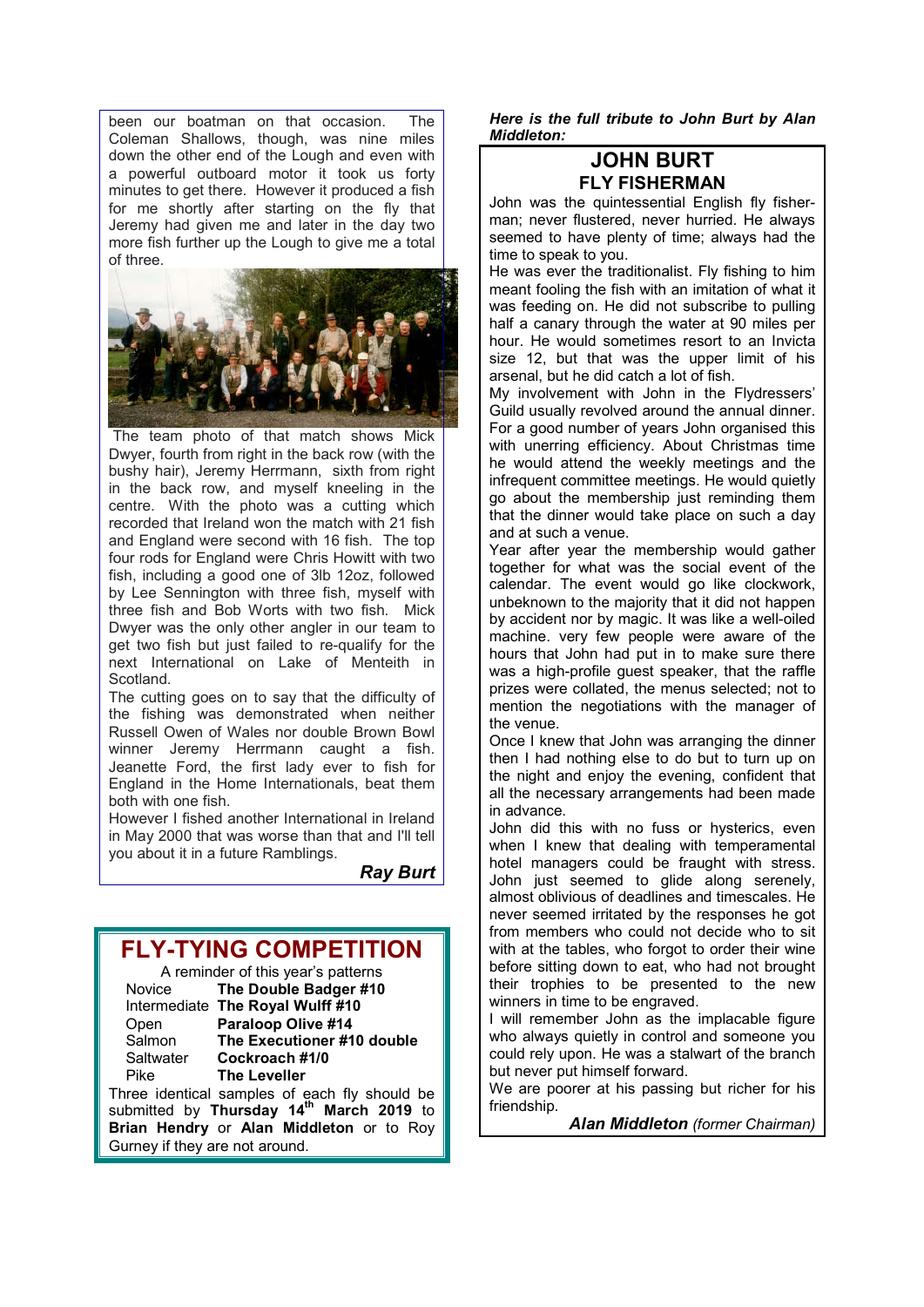#### **John Burt - A fishing tale** *by John Plowman*

I am sure many of you, like me, were saddened to hear of the death of John. During my time as chairman he was always there with a kind word and could be relied upon to take from me the job of organising the annual dinner. Sometimes I would meet him as he walked around Arlington reservoir with his lightweight set of tackle and small flies catching successfully. On one such occasion we got on to talking about fishing from the boats and he regaled me with this story:

 *"I had been fishing from some time when I decided it was time for a coffee break so I foolishly put my rod down on the spare seat in the boat while I bent down to retrieve my flask from my bag. In a moment my rod had gone as a typical Arlington rainbow headed for the deeps!*

 *"There was nothing to do but to row back to the jetty and collect my spare rod and reel and start again. I knew where the fish were so rowed out and started fishing again. After a long while I felt a slow drag on my line and when my retrieve had finished I realised that I had snagged the line that had gone over the side. Knowing that the line was knotted to the reel I began the slow process of pulling in my line plus a lot of backing into the boat doing my best to avoid a tangle.* 

 *"Eventually the rod tip appeared and finally I had both rod and reel in the boat. So now all I had to do was carefully start winding, making sure I kept to a minimum the tangle that was in the bottom of the boat. First the backing and then the line proper returned to the reel but there was now some resistance in the water and finally a swirl a few yards out confirmed the fish was still hooked.*

 *"The trout was successfully netted!"*

RIP John. You will be missed.

*John Plowman*

# **APRIL 7th SPEAKER Stuart Croft**

STUART CROFT makes a very welcome return following up his previous fascinating talks on his favourite Caddis flies and related species – what will it be this time? His flies for imitation are also as fascinating as the story of the insects.

### **RETURN OF TROPHIES**

Would all holders of **ALL** trophies please return them by  $14<sup>th</sup>$  March 2019 on a Thursday evening in order that they can be engraved in time for presentation at the end of season gathering. Initially they can be given to Roy Gurney until a volunteer can be found to take over this task. 

# **A date for your diaries Thursday 21<sup>st</sup> March 2019**

We will be holding our Spring Auction on the evening of  $21^{st}$  March at our regular venue – Patcham Community Centre, Ladies Mile Road, Patcham, Brighton, BN10 8TA. You will be able to view fishing and fly-tying lots from 6.45 pm and the Auction itself will start at 7.30 pm sharp. One of the benefits of our auction is that you can handle the lots in which you are interested, as opposed to making decisions based on photographs and description on-line.

Once again we are lucky enough to have the services of Mike Humphreys, President of the main Flydressers' Guild and also an auctioneer for most of his working life. For many years, Mike has driven the round trip from his home in Hertfordshire to help us, and in truth without his help and support we would not be able to run our auctions.

Those of you who managed to attend the AGM will be aware of the contribution the two auctions make to the branch finances. Not only do they enable us to maintain our membership subscription at £12 for the best part of 20 years, but they also enable us to engage speakers of the highest quality and finance a number of initiatives which we would not be able to pursue were we relying solely on subscriptions for income.

So, if you enjoy tying flies, or fishing, or both, as is the case for most of our members, I can guarantee that you will find lots of items interest. With about 300 lots up for auction, we are dependent not only a really good membership turnout, but also on the help of all our members telling their fishing and fly-tying friends about the auction, and encouraging them to come along. Nothing beats personal recommendation, so once again I ask for help and support to encourage both members and non-members to attend. For the last two auctions there have been major road (and rail) accidents on auction night, so hopefully it will be third time lucky, with no travel restrictions.

On behalf of the auction team and the Branch I would ask that as many of you as possible make a real effort to come along to support both the auction and the Branch, and hopefully bring along uour fishing and fly-tying colleagues. Two thirds of the lots belonged to our much missed friend, Brian Raw, and are being sold on behalf of his wife, Shelagh, so this is your chance to purchase some of Brian's lots for something to remember him by. As most of you know, Brian was a stalwart Branch auction supporter and never missed one.

The auction team and I look forward to welcoming you to the auction and helping in any way we can. Finally – thank you for your help and support in spreading the word.

*Tony Harrison*